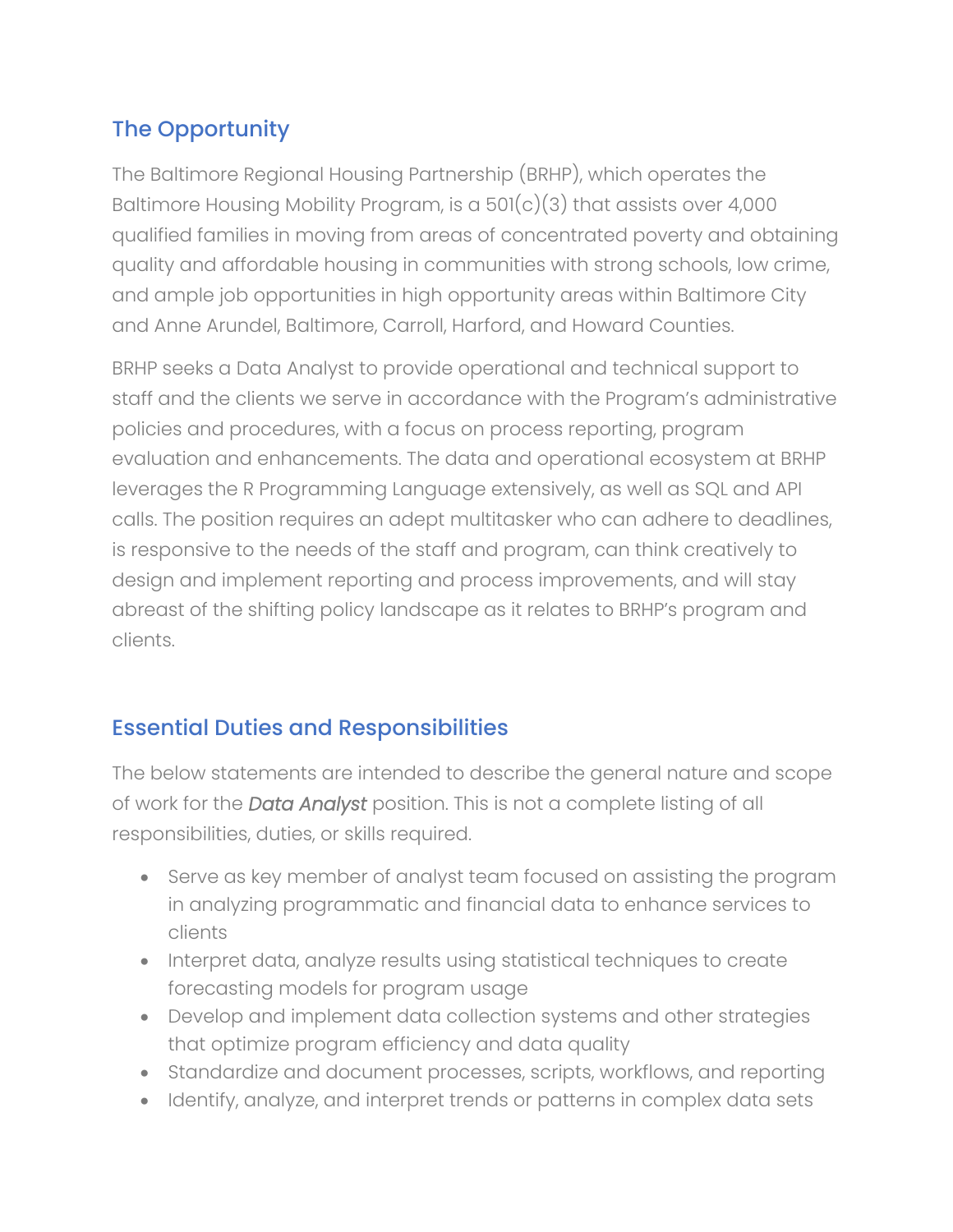- Create presentation-quality visual representations of internal and external data sets
- Assist with responding to front-line staff for all IT and software related issues
- Develop and distribute reoccurring reports for staff and management
- Respond to requests for ad-hoc reports and analysis
- Work with all departments to identify areas for leveraging technology to create process improvements
- Maintain SharePoint sites and associated workflows
- Perform other duties as assigned
- Committed to the mission of the Baltimore Regional Housing Partnership

#### **General Requirements**

- Honesty and integrity
- Professional behavior and respect for colleagues, clients and external partners
- Collaborative, supportive approach to work, open-minded to learning new process with an ability to manage change
- Track record of reliable attendance and punctuality
- Strong work ethic
- Ability to work in a fast-paced, team environment and manage change
- Ability to handle and prioritize multiple projects, deadlines, and excellent time management
- Experience working with a diverse population
- Business casual dress

### **Data Analyst Required Knowledge & Skills**

- Established skills in creative problem solving through independent and critical thinking
- Advanced knowledge of R programming language
- Working knowledge of SQL
- Working knowledge of the Microsoft Office 365 suite, with experience in SharePoint and Power Automate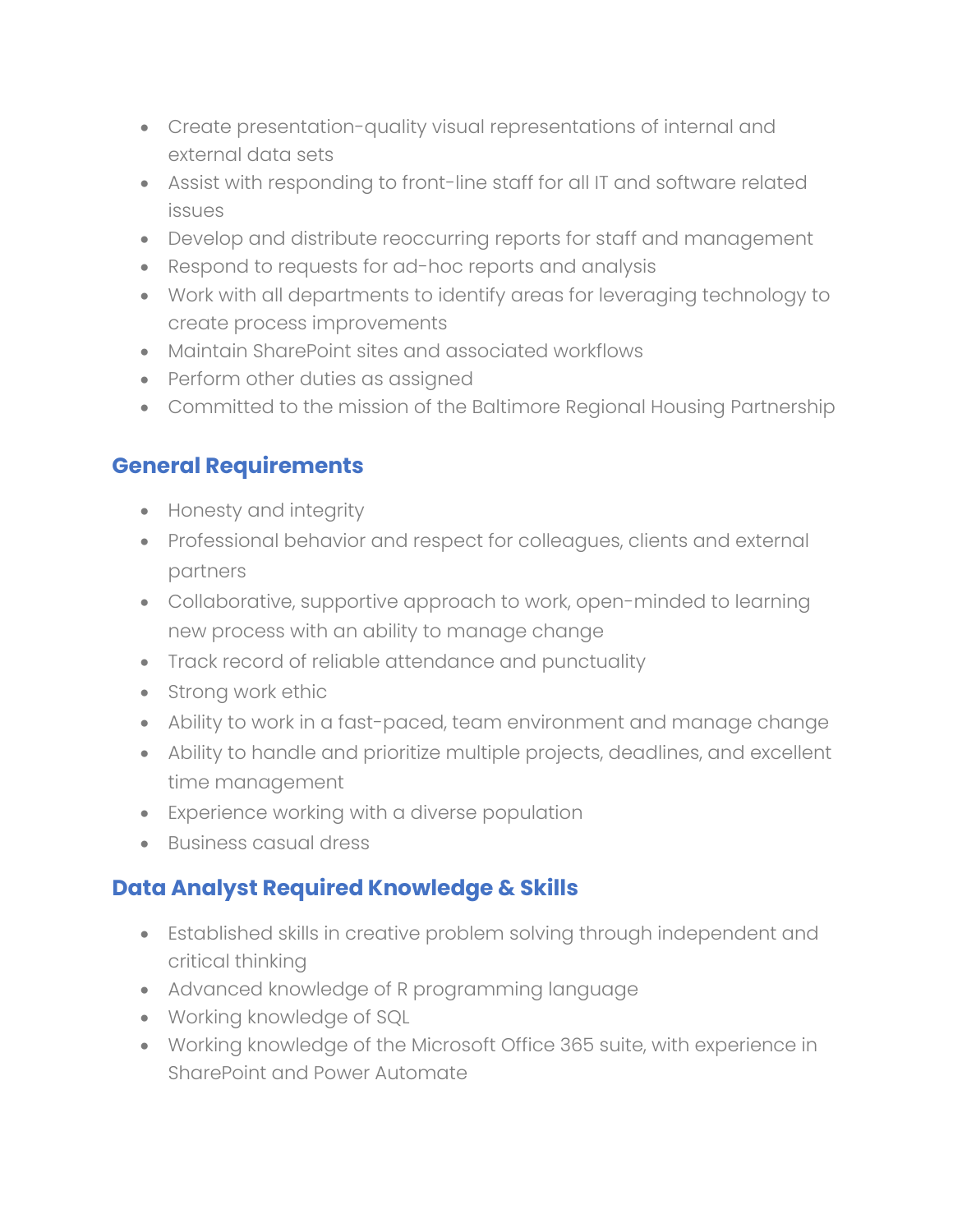- Experience in data analysis, drafting reports, sampling, developing, and administering surveys
- Experience with version control and developer collaboration
- Excellent external and internal customer service skills
- Strong ability to communicate effectively both orally and in writing
- Strong organizational skills and attention to detail
- Willingness to handle projects through full implementation
- Ability to perform the duties of the position with minimal direction through their own initiative and work in a time-sensitive environment

# **Qualifications**

- Bachelor's degree from a regionally accredited institution in Economics, Mathematics, Statistics, Public Policy, Data Science, or a closely related field
- Two years of work experience scripting, developing, or administering any of the following: SharePoint, Power Automate, R Programming language and/or SQL

#### **Preferred Qualifications**

- Experience working with a housing program, social service program, or related field
- Knowledge of Yardi software
- Experience with Shiny R package

## **How to Apply**

- Submit a cover letter tailored to the Data and Operations Analyst opportunity and resume to resumes@brhp.org.
- For more information about the organization, visit www.brhp.org
- Job Type: Full-time plus benefits
- Salary: \$43K-\$46K

*\*\*Please note:* Though we are currently operating under a hybrid work model, an onsite/in-office presence is required! In addition, under the guidance of the Equal Employment Opportunity Commission (EEOC) on workplace COVID-